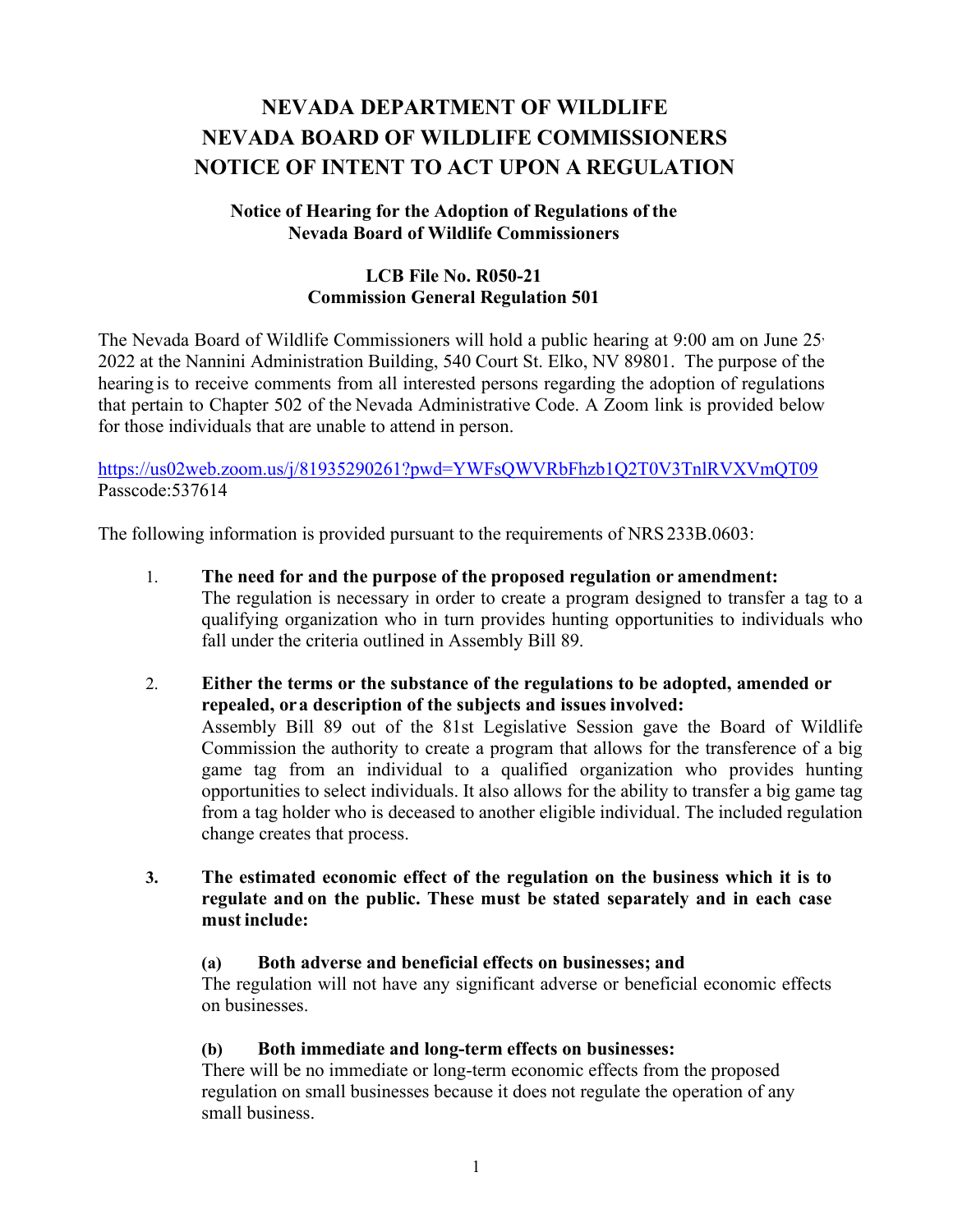# **(c) Both adverse and beneficial effects on the public; and**

This regulation does not have an anticipated beneficial or adverse economic effect on the public.

# **(d) Both immediate and long-term effects on the public:**

This regulation does not have an anticipated immediate or long-term economic effect on the public.

- **4. The estimated cost to the agency for enforcement of the proposed regulation:** There will be no increased costs to enforce the proposed regulation.
- **5. A description of and citation to any regulations of other state or local governmental agencies which the proposed regulation overlaps or duplicates and a statement explaining why the duplication or overlapping is necessary. If the proposed regulation overlaps or duplicates a federal regulation,the notice must include the name of the regulating federal agency:**

This regulation does not overlap or duplicate any other state, local, or federal laws or regulations.

**6. If the regulation is required pursuant to federal law, a citation and description of the federal law:**

This regulation is not required pursuant to federal law.

**7. If the regulation includes provisions which are more stringent than a federal regulationthat regulates the same activity, a summary of such provisions:** This regulation does not include provisions that are more stringent than federal regulations.

# **8. Whether the proposed regulation establishes a new fee or increases an existing fee:**

This regulation does not establish a new fee or increase an existing fee.

Persons wishing to comment upon the proposed action of the Nevada Board of Wildlife Commissioners may appear at the scheduled public hearing or may address their comments, data, views, or arguments, in written form, to the Nevada Department of Wildlife, 6980 Sierra Center Parkway, Suite 120, Reno, Nevada 89511 attention Director's Office. Written submissions must be received by the Nevada Department of Wildlife 5 weekdays before the meeting. If no person who is directly affected by the proposed action appears to request time to make an oral presentation,the Nevada Board of Wildlife Commissioners may proceed immediately to act upon any written submissions.

A copy of this notice and the regulation to be adopted will be on fileat the State Library, 100 Stewart Street; Carson City, Nevada, for inspection by members of the public during business hours. Additional copies of the notice and the regulation to be adopted will be available at the Nevada Department of Wildlife Director's Office, 6980 Sierra Center Parkway, Suite 120; Reno, Nevada 89511, and in all counties in which an office of the agency is not maintained, at themain public library, for inspection and copying by members of the public during business hours. This notice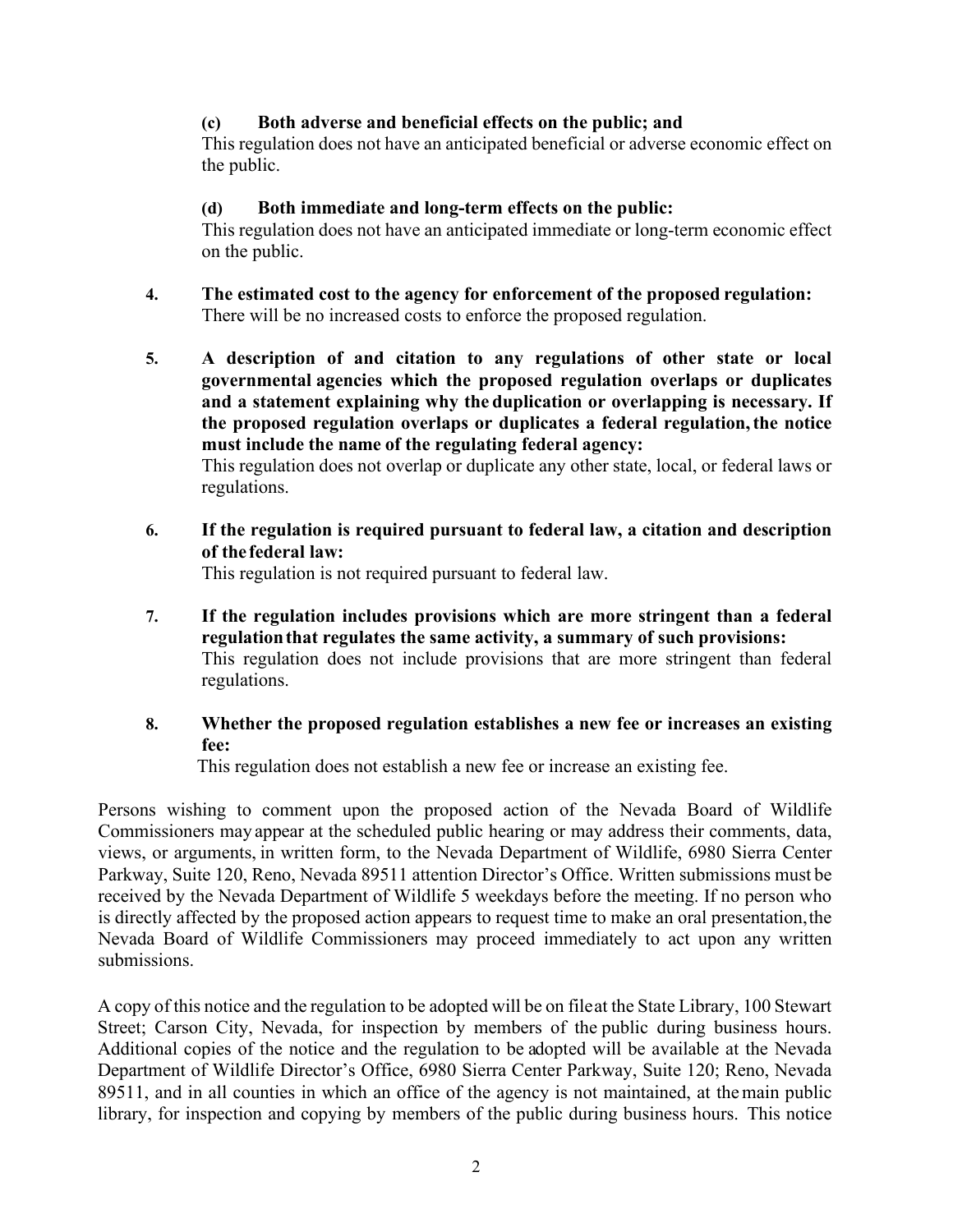and the text of the proposed regulation are also available in the State of Nevada Register of Administrative Regulations, which is prepared and published monthly by the Legislative Counsel Bureau pursuant to NRS 233B.0653, and on the Internet at [http://www.leg.state.nv.us.](http://www.leg.state.nv.us/) Copies of this notice and the proposed regulation will also be mailed to members of the public uponrequest. A reasonable fee may be charged for copies if it is deemed necessary.

Upon adoption of any regulation, the agency, if requested to do so by an interested person, either before adoption or within 30 days thereafter, will issue a concise statement of the principal reasons for and against its adoption and incorporate therein its reason for overruling the consideration urged against its adoption.

This notice of hearing has been posted at the following Nevada Department of Wildlife offices:

1100 Valley Road; Reno, Nevada 89512 (775) 688-1506 380 W. B Street; Fallon, Nevada 89406 (775) 423-3171 60 Youth Center Road; Elko, Nevada 89801 (775) 777-2300 3373 Pepper Lane; Las Vegas, Nevada 89120 (702) 486-5127

These regulations will also be available at the following websites: <https://www.leg.state.nv.us/App/Notice/A/> <https://notice.nv.gov/> <http://www.leg.state.nv.us/register/> <https://nvboardofwildlife.org/>

A copy of all materials relating to the proposed regulation may be obtained at the hearing or by contacting the Director's Office at the Nevada Department of Wildlife, 6980 Sierra Center Parkway, Suite 120; Reno, Nevada 89511 or (775) 688-1597. A reasonable fee may be charged for copies if it is deemed necessary.

May 20, 2022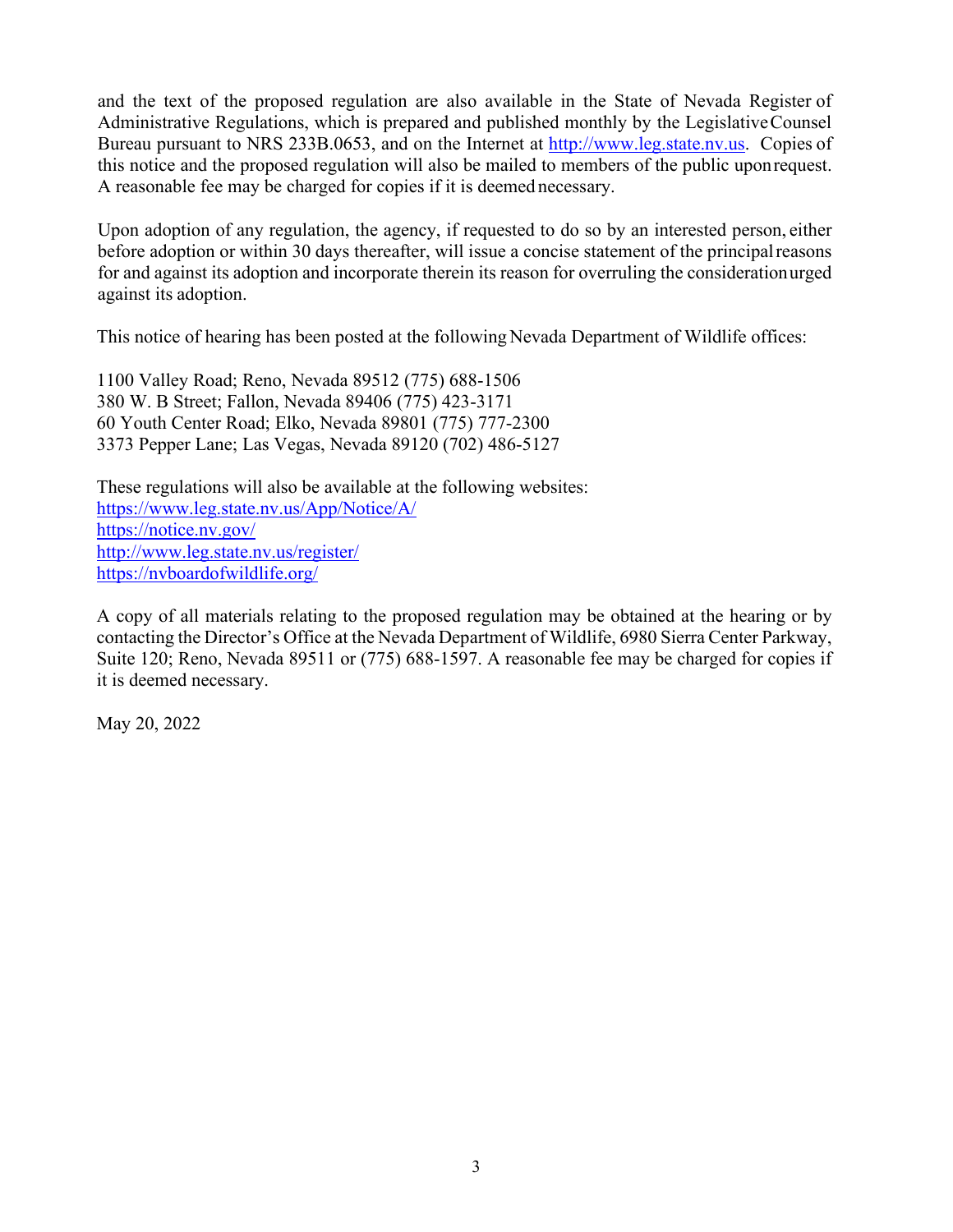### **PROPOSED REGULATION OF**

### **THE BOARD OF WILDLIFE COMMISSIONERS**

### **LCB File No. R050-21**

January 4, 2022

EXPLANATION – Matter in *italics* is new; matter in brackets **[**omitted material**]** is material to be omitted.

AUTHORITY: § 1, NRS 501.105, 501.181, 502.140 and 502.160, as amended by section 4 of Senate Bill No. 406, chapter 304, Statutes of Nevada 2021, at page 1757; § 2, NRS 501.105, 501.181, 502.103, as amended by section 4.5 of Assembly Bill No. 89, chapter 109, Statutes of Nevada 2021, at page 473, NRS 502.160, as amended by section 4 of Senate Bill No. 406, chapter 304, Statutes of Nevada 2021, at page 1757, and section 1 of Assembly Bill No. 89, chapter 109, Statutes of Nevada 2021, at page 471 (NRS 502.104).

A REGULATION relating to wildlife; revising certain provisions relating to the transfer, return or deferral of the use of a tag to hunt a big game mammal; establishing a process for a holder of a big game tag to designate a beneficiary of the tag; establishing a program that allows a person to transfer his or her big game tag to an eligible qualified organization for use by a person who has a disability or life-threatening medical condition or is 16 years of age or younger and is otherwise eligible to hunt in this State; and providing other matters properly relating thereto.

### **Legislative Counsel's Digest:**

Existing law requires, with certain exceptions, a person who hunts or fishes any wildlife in this State to obtain a license for such activities and, if he or she wishes to hunt certain designated big game mammals, to obtain an additional license, known as a big game tag. (NRS 502.010, as amended by section 2 of Assembly Bill No. 89, chapter 109, Statutes of Nevada 2021, at page 472, NRS 502.130) Under existing law, any such tag is not transferrable unless the person to whom the tag was issued can demonstrate, in accordance with regulations adopted by the Board of Wildlife Commissioners, the existence of an extenuating circumstance that causes the person to be unable to use the tag. (NRS 502.100, as amended by section 4 of Assembly Bill No. 89, chapter 109, Statutes of Nevada 2021, at page 473, NRS 502.103, as amended by section 4.5 of Assembly Bill No. 89, chapter 109, Statutes of Nevada 2021, at page 473) Existing law further provides that the death of a big game hunter is an extenuating circumstance. (NRS 502.103, as amended by section 4.5 of Assembly Bill No. 89, chapter 109, Statutes of Nevada 2021, at page 473)

Existing law authorizes the Commission to adopt regulations establishing a process through which a big game hunter who claims an extenuating circumstance may provide documentation to the Department of Wildlife which shows that his or her condition or event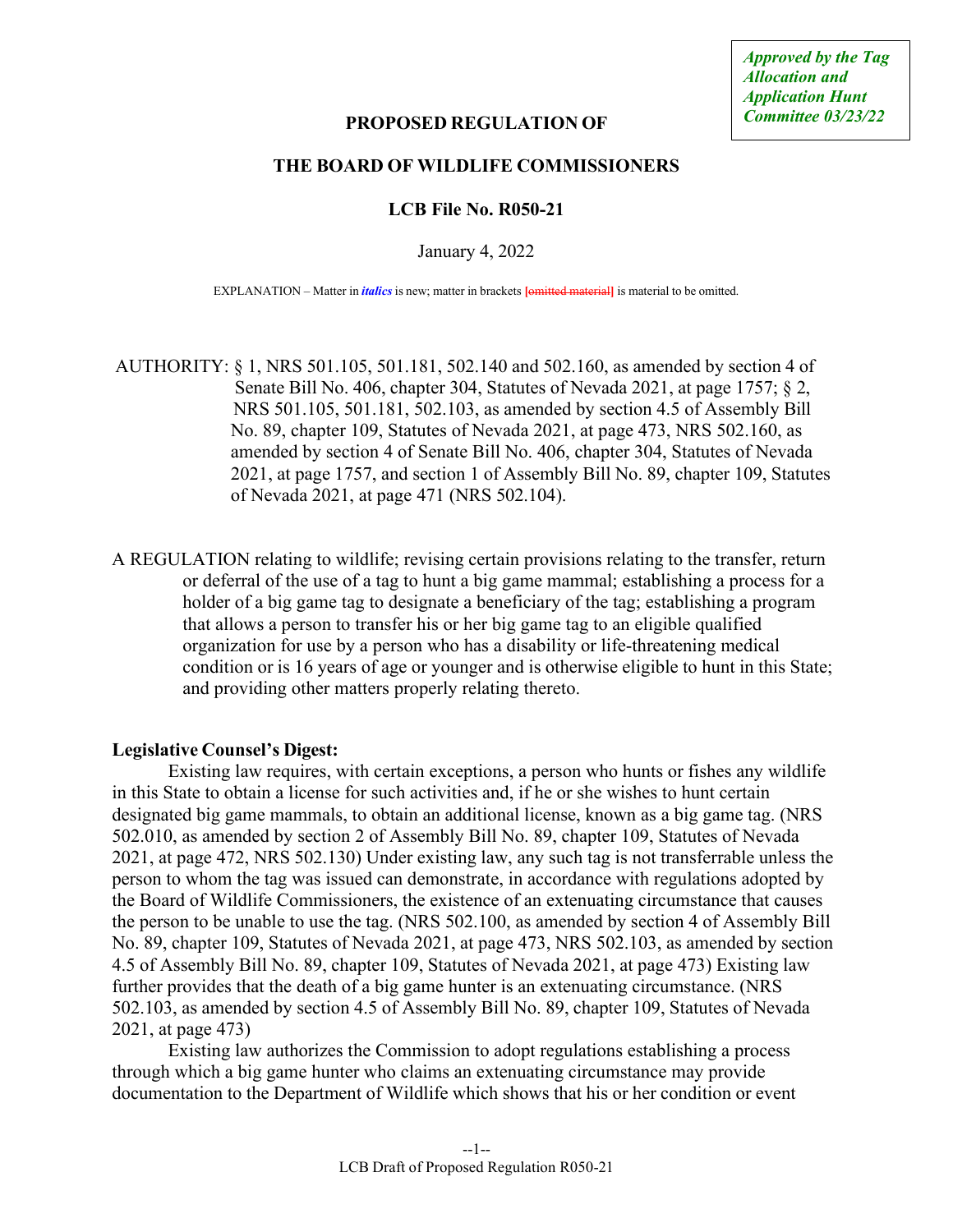qualifies as an extenuating circumstance. (NRS 502.103, as amended by section 4.5 of Assembly Bill No. 89, chapter 109, Statutes of Nevada 2021, at page 473) Additionally, existing law authorizes the Commission to establish a program that allows a person to transfer his or her tag to hunt a big game mammal to an eligible qualified organization for use by a person who: (1) has a disability or life-threatening medical condition; or (2) is 16 years of age or younger and is otherwise eligible to hunt in this State. (Section 1 of Assembly Bill No. 89, chapter 109, Statutes of Nevada 2021, at page 471 (NRS 502.104))

**Section 2** of this regulation establishes: (1) the process by which a holder of a big game tag may designate a beneficiary, who upon death of the holder of a tag, will be treated as if he or she were awarded the tag, if the designated beneficiary provides a death certificate to the Department; and (2) a tag transfer program that allows a person to transfer his or her tag to hunt a big game mammal to an eligible qualified organization for use by a person who has a disability or life-threatening medical condition or is 16 years of age or younger and is otherwise eligible to hunt in this State. **Section 1** of this regulation makes conforming changes to provide that the transfer of a tag pursuant to **section 2** is an exception to the general prohibition on the transfer of tags.

**Section 1.** NAC 502.385 is hereby amended to read as follows:

502.385 1. The tag or permit must be carried by the holder at all times while the holder is

hunting or trapping or while he or she is fishing for wildlife for which a tag or permit is required.

2. Except as otherwise provided in NAC 502.42905 **[**,**]** *and section 1 of LCB File No.*

*R022-19,* it is unlawful for any person to:

- (a) Use or possess a tag or permit issued to any other person;
- (b) Transfer or give a tag or permit issued to him or her to any other person;
- (c) Use any tag or permit in a management area or unit for which it is not intended; or
- (d) Use a tag or permit at any time other than at the time intended.

3. After it has been issued, a tag or permit may not be exchanged or a refund made except in accordance with the policies and regulations of the Commission.

**Sec. 2.** Section 1 of LCB File No. R022-19 is hereby amended to read as follows:

1. A holder of a tag may claim an extenuating circumstance and request to transfer the tag, return the tag for the restoration of bonus points or defer the use of the tag pursuant to NRS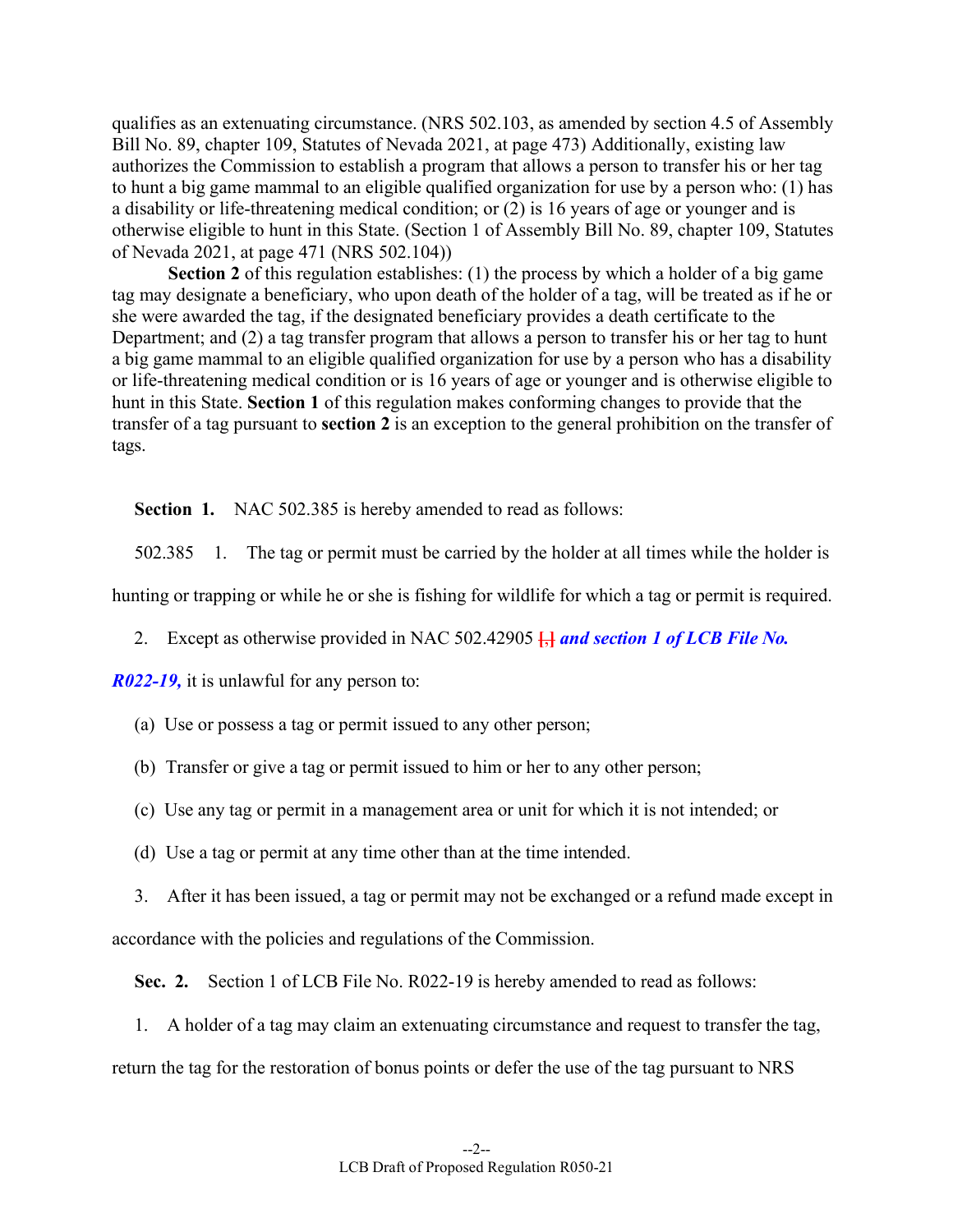502.103 *, as amended by section 4.5 of Assembly Bill No. 89, chapter 109, Statutes of Nevada 2021, at page 473,* only in accordance with the requirements of this section.

2. *A person who applies for a big game tag may designate a beneficiary of the tag. Upon the death of the holder of the tag, if the designated beneficiary provides a death certificate to the Department, the designated beneficiary will be treated as if he or she were awarded the tag pursuant to subsection 6. The designated beneficiary may:*

*(a) Use the tag if he or she is otherwise eligible to hunt a big game mammal in this State. Waiting periods and suspensions are subject for exclusion;*

*(b) Defer the tag to the next applicable hunting season if the designated beneficiary holds a tag for the same species and subspecies;* 

*(b) Transfer the tag to a qualified organization approved by the Department pursuant to subsection 10; or*

*(c) Return the tag to the Department.*

*3.* If the holder of a tag is diagnosed as terminally ill before hunting hours begin on the opening day of the season for which the tag was issued, the holder of the tag may claim an extenuating circumstance and request to transfer the tag to another person who is otherwise eligible to hunt a big game mammal in this State.

**[**3.**]** *4.* Except as otherwise provided in subsection **[**7,**]** *8,* the Department shall allow the holder of a tag to return the tag to the Department for the restoration of any bonus points that he or she used to obtain the tag or defer the use of the tag to the next applicable hunting season if any of the following extenuating circumstances occur after the last day that the holder is entitled to return the tag pursuant to NAC 502.422, but before the hunting hours begin on the opening day of the season for which the tag was issued:

(a) The death of a family member of the holder of the tag, as verified by a certificate of death;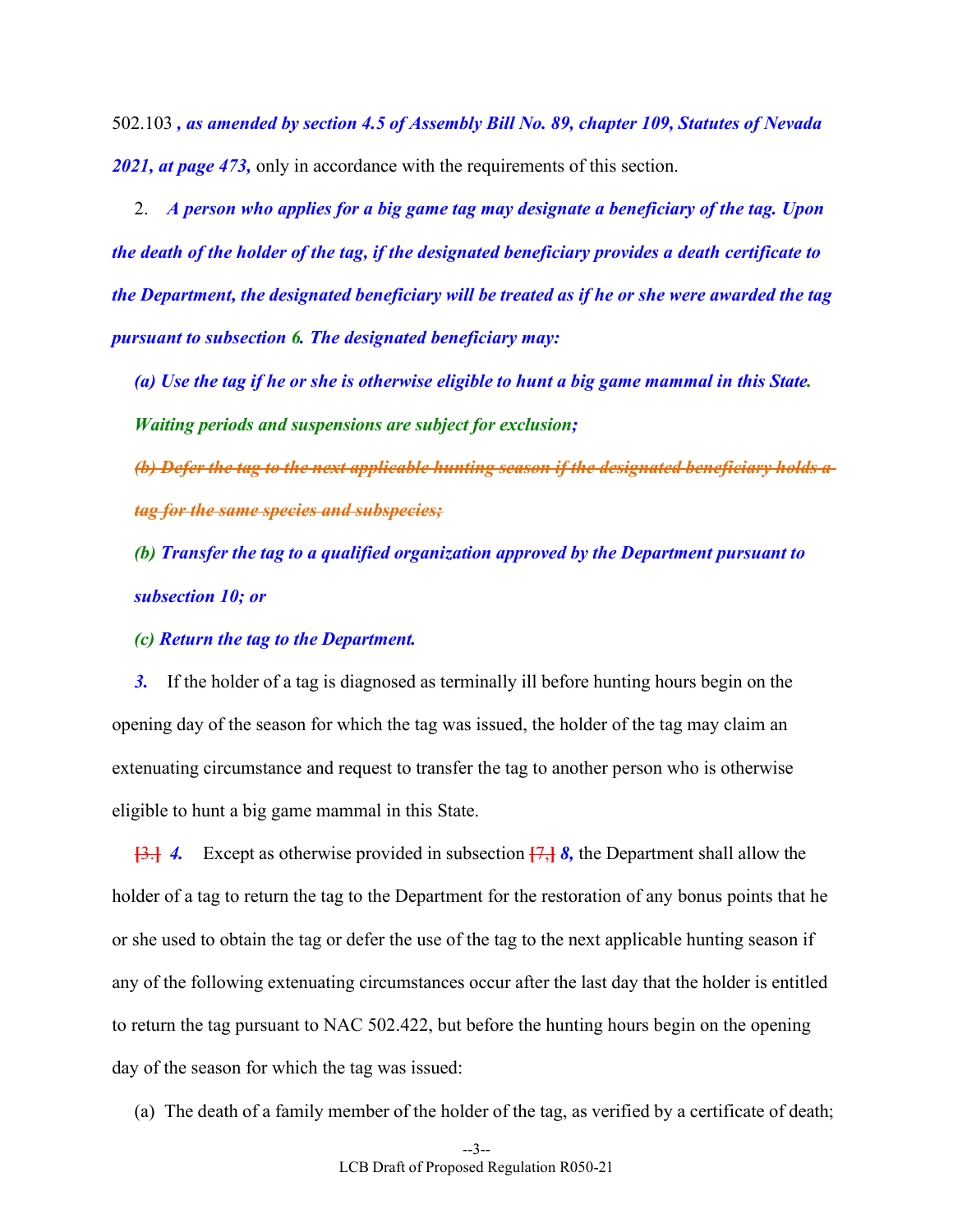(b) The holder of the tag or a family member of the holder incurs a severe and unanticipated injury or illness which prevents the holder from hunting during the season for which the tag was issued, as verified in writing by a physician; or

(c) The holder of the tag is serving in the Armed Forces of the United States and is transferred to a location which makes it impracticable for the holder to hunt in the area for which the tag was issued, as verified by a copy of his or her orders or other proof satisfactory to the Department.

**[**4.**]** *5.* If the holder of the tag claims an extenuating circumstance as described in subsections  $\frac{2}{2}$   $\frac{3}{2}$  and  $\frac{3}{2}$ ,  $\frac{4}{2}$ , he or she must:

(a) Return the tag to the Department not later than 14 business days after the opening day of the season for which the tag was issued;

(b) Attest that he or she did not hunt on the tag; and

(c) Submit evidence to the Department of the extenuating circumstance. In the case of the death of a family member, if the holder of the tag has not received a death certificate for the deceased person within the 14 business days required to return the tag to the Department pursuant to paragraph (a), the death certificate may be submitted to the Department at such time as the holder of the tag receives a copy of the death certificate.

**[**5.**]** *6.* If a tag is transferred to another person *or qualifying organization* pursuant to this section, both the original holder of the tag and the new recipient of the tag will be treated as if he or she drew the tag with respect to any applicable waiting periods and bonus points.

**[**6.**]** *7.* The Department shall process the transfer, return or deferral within 5 business days after receiving the tag.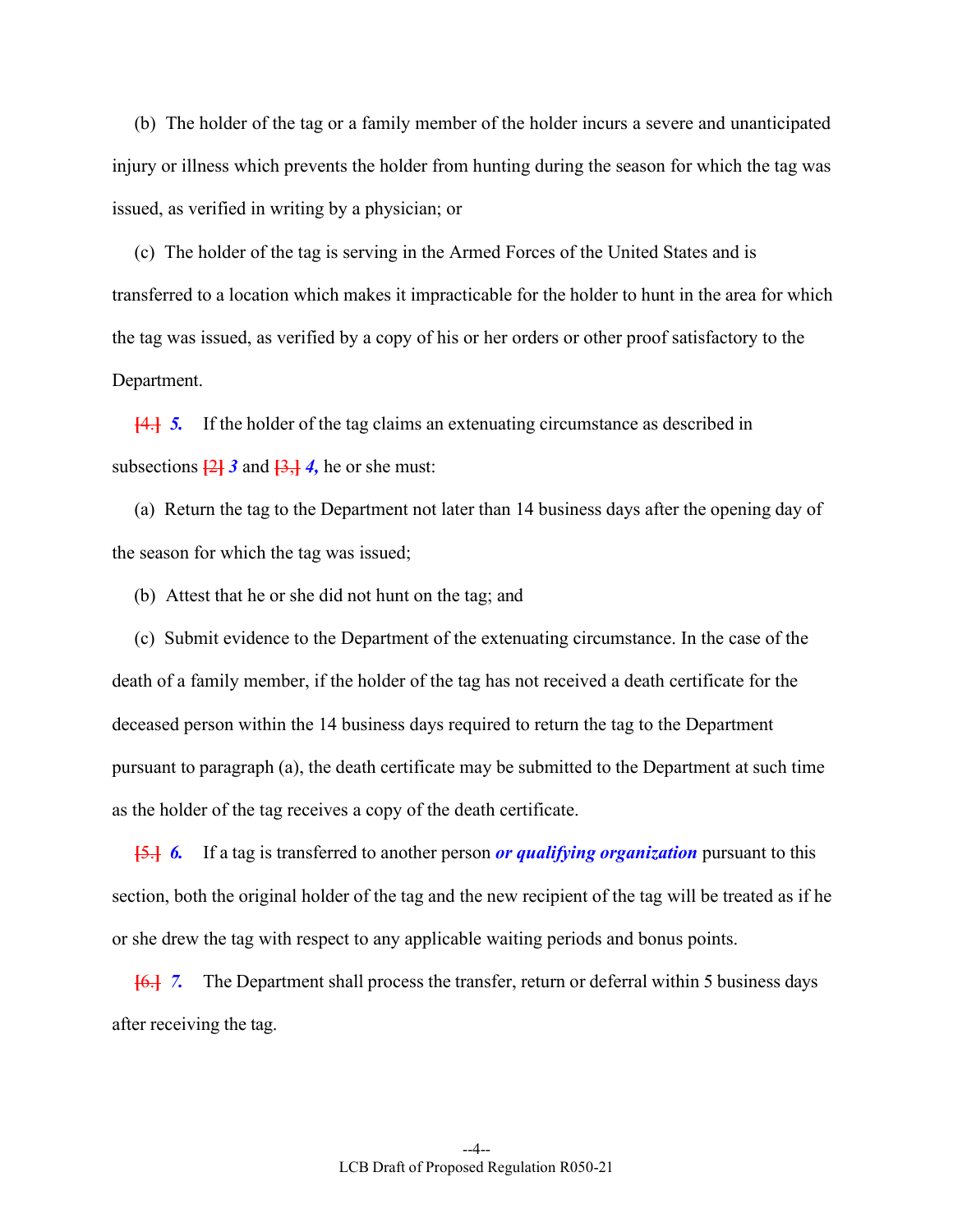**[**7.**]** *8.* The provisions of this section do not apply to the holder of a tag who is serving in the Armed Forces of the United States if he or she defers the use of a tag pursuant to NAC 502.336.

*9. The tag transfer program is hereby established. An organization that wishes to participate in the tag transfer program must submit an application to the Department between September 1 and October 31 of each year for participation in the following year's hunting season. An application submitted by an organization must demonstrate that the organization is a qualified organization, as that term is defined in section 1 of Assembly Bill No. 89, chapter 109, Statutes of Nevada 2021, at page 471 (NRS 502.104), and further demonstrate:*

*(a) The ability of the organization to cooperate with a licensed master guide or a licensed subguide or otherwise qualified hunting individual to safely guide or mentor persons who are eligible to receive a transferred tag pursuant to this section;*

*(b) The number of persons represented out of each category described in subparagraphs (1) and (2) of paragraph (b) of subsection 3 of section 1 of Assembly Bill No. 89, chapter 109, Statutes of Nevada 2021, at page 471 (NRS 502.104), who are eligible to receive a transferred tag pursuant to this section, including, without limitation, the following information:*

- *(1) The first and last name of each person;*
- *(2) The date of birth of each person; and*
- *(3) The client number, as defined in NAC 502.029, of each person; and*

*(c) That no monetary trade or exchange of goods will be taken or given by the organization, a person or family member of a person represented by a qualifying organization or a person wishing to transfer his or her tag.*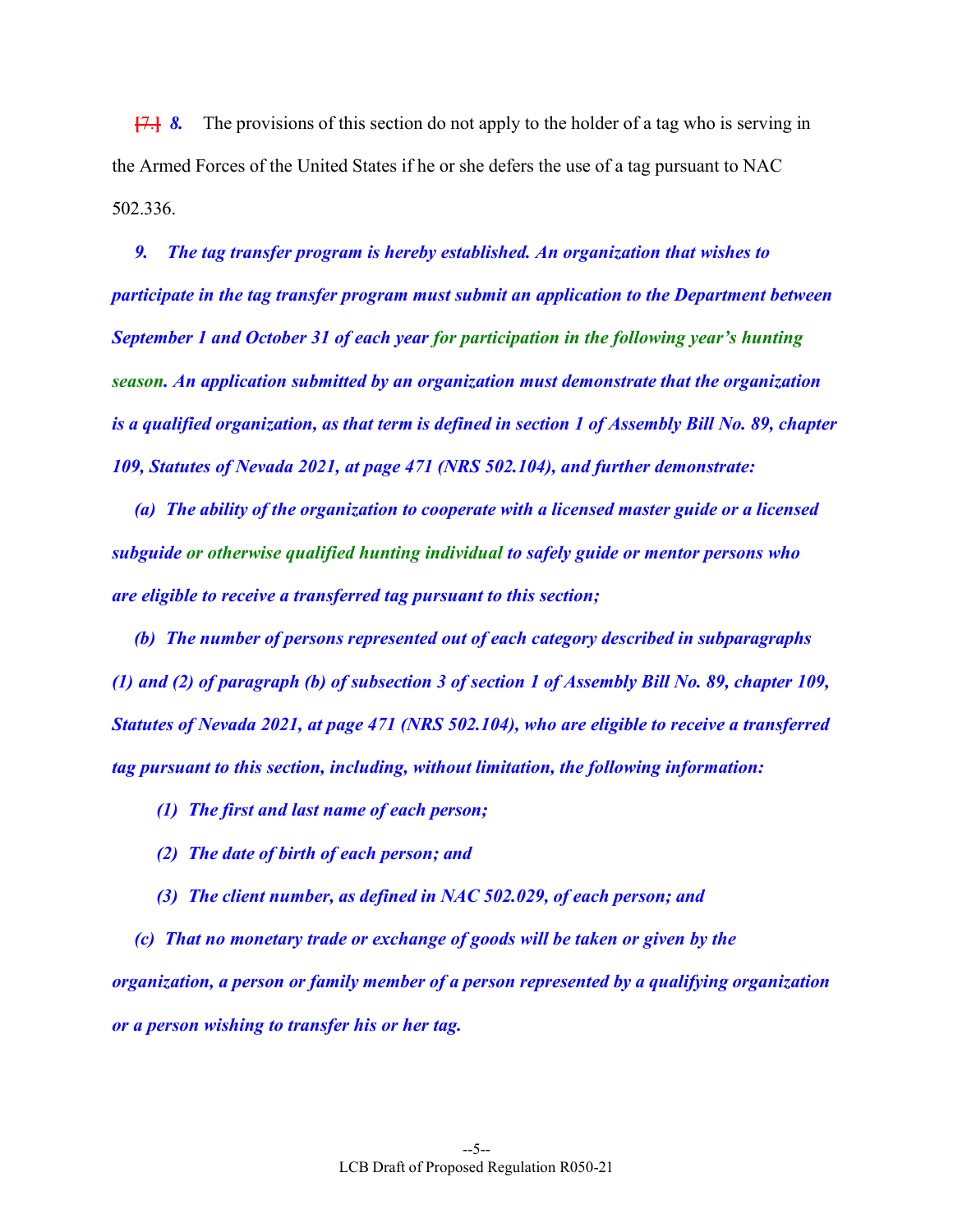*10. If an application submitted pursuant to subsection 9 is approved, the Department shall notify the organization of the approval. Such approval authorizes the qualified organization to participate in the tag transfer program for 1 calendar year beginning on January 1 and ending on the last day of that year's concurrent hunting seasons.*

*11. At the request of the holder of a tag, the Department shall provide a tag transfer request form and list of qualified organizations to the holder for submission to the Department designating the qualified organization that will receive the tag.*

*12. If a qualified organization fails to meet the requirements set forth in subsection 9, the Department may shall revoke the authorization of the organization to participate in the tag transfer program for the remainder of the current year's hunting season.*

**[**8.**]** *13.* The Department shall update the Commission on all tags that are transferred, returned or deferred pursuant to this section.

**[**9.**]** *14.* As used in this section:

(a) "Family member" has the meaning ascribed to it in NRS 502.103.

(b) *"Tag transfer program" means the program established by this section pursuant to section 1 of Assembly Bill No. 89, chapter 109, Statutes of Nevada 2021, at page 471 (NRS 502.104).*

*(c)* "Terminally ill" has the meaning ascribed to it in NRS 449A.081.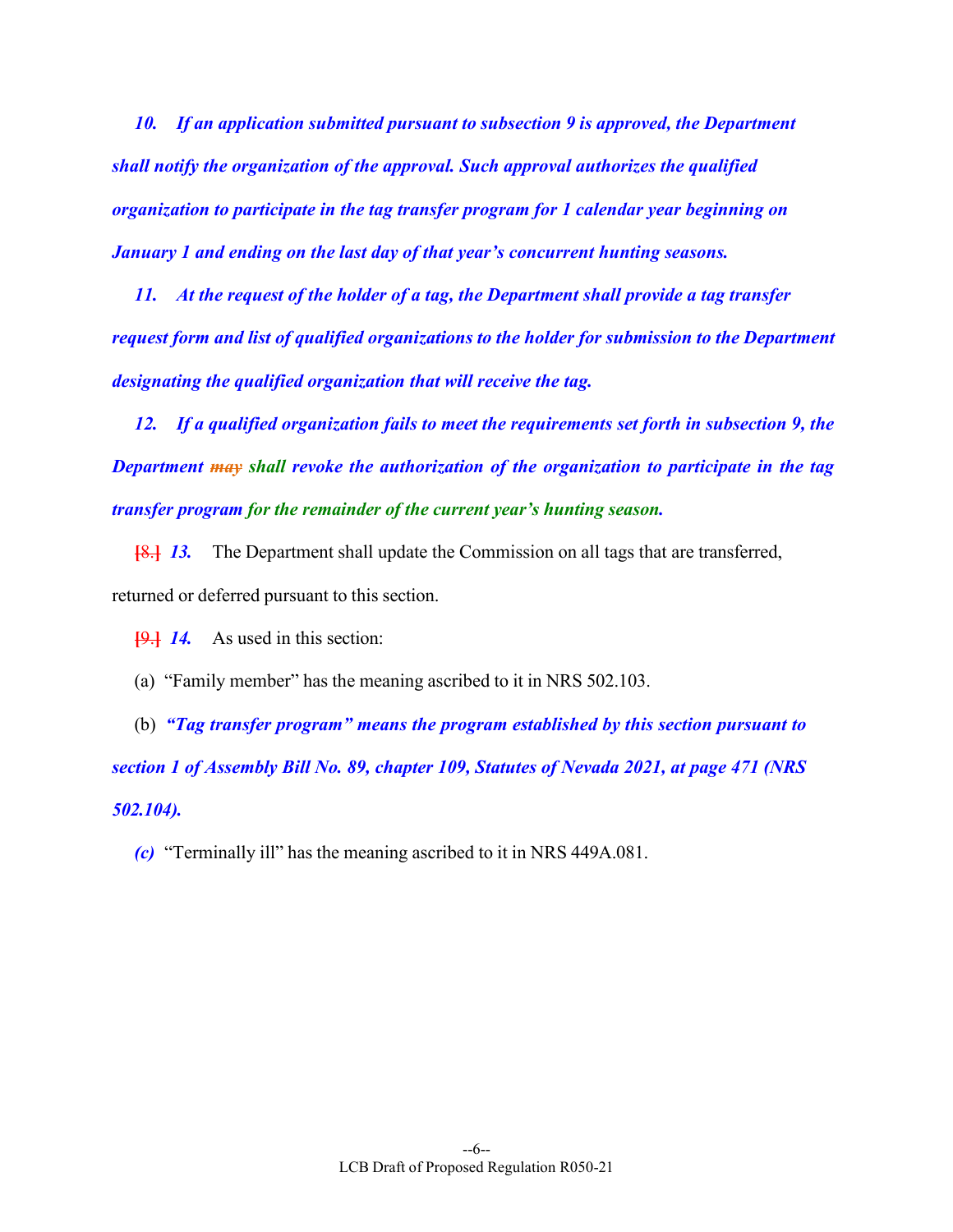# **STATE OF NEVADA NEVADA BOARD OF WILDLIFE COMMISSIONERS NEVADA DEPARTMENT OF WILDLIFE SMALL BUSINESS IMPACT STATEMENT PURSUANT TO NRS233B**

### **Commission General Regulation 501 LCB File No. R050-21 Bonus Point Application Period**

The purpose of this form is to provide a framework pursuant to NRS 233B.0608 to determine whether a small business impact statement is required for submittal of a proposed regulation before the Nevada Board of Wildlife Commissioners. Note: Small business is defined as a "business conducted for profit which employs fewer than 150 full-time or part-time employees" (NRS233B.0382).

1. Describe the manner in which comment was solicited from affected small businesses, a summary of their response and an explanation of the manner in which other interested persons may obtain a copy of the summary:

#### **ANSWER:**

 $\alpha$ 

Comment was not solicited from small businesses. This regulation establishes a new program that allows a customer of the Department to transfer a game tag to an organization. Language within the regulation prohibits the exchange of funds or goods to transfer the game tags.

2. Describe the manner in which the analysis was conducted:

#### **ANSWER:**

Agency personnel concluded that there would be no small businesses impact and no need for a small business impact analysis.

- 3. Describe the estimated economic effect of the proposed regulation on the small businesses which it is to regulate, including, without limitation:
	- a.) Both adverse and beneficial effects:

### **ANSWER:**

There will be no adverse or beneficial effects from the proposed regulation on small business because it prohibits the take or exchange of funds or goods for the transfer of game tags.

b.) Both direct and indirect effects:

#### **ANSWER:**

There will be no direct or indirect economic effects from the proposed regulation on small business because it prohibits the take or exchange of funds or goods for the transfer of game tags.

4. Describe the methods that the agency considered to reduce the impact of the proposed regulation on small businesses and a statement regarding whether the agency actually used any of those methods:

#### **ANSWER:**

There will be no impact from the proposed regulation on small businesses, therefore no methods were considered or taken by the agency.

5. Describe the estimated cost to the agency for enforcement of the proposed regulation: